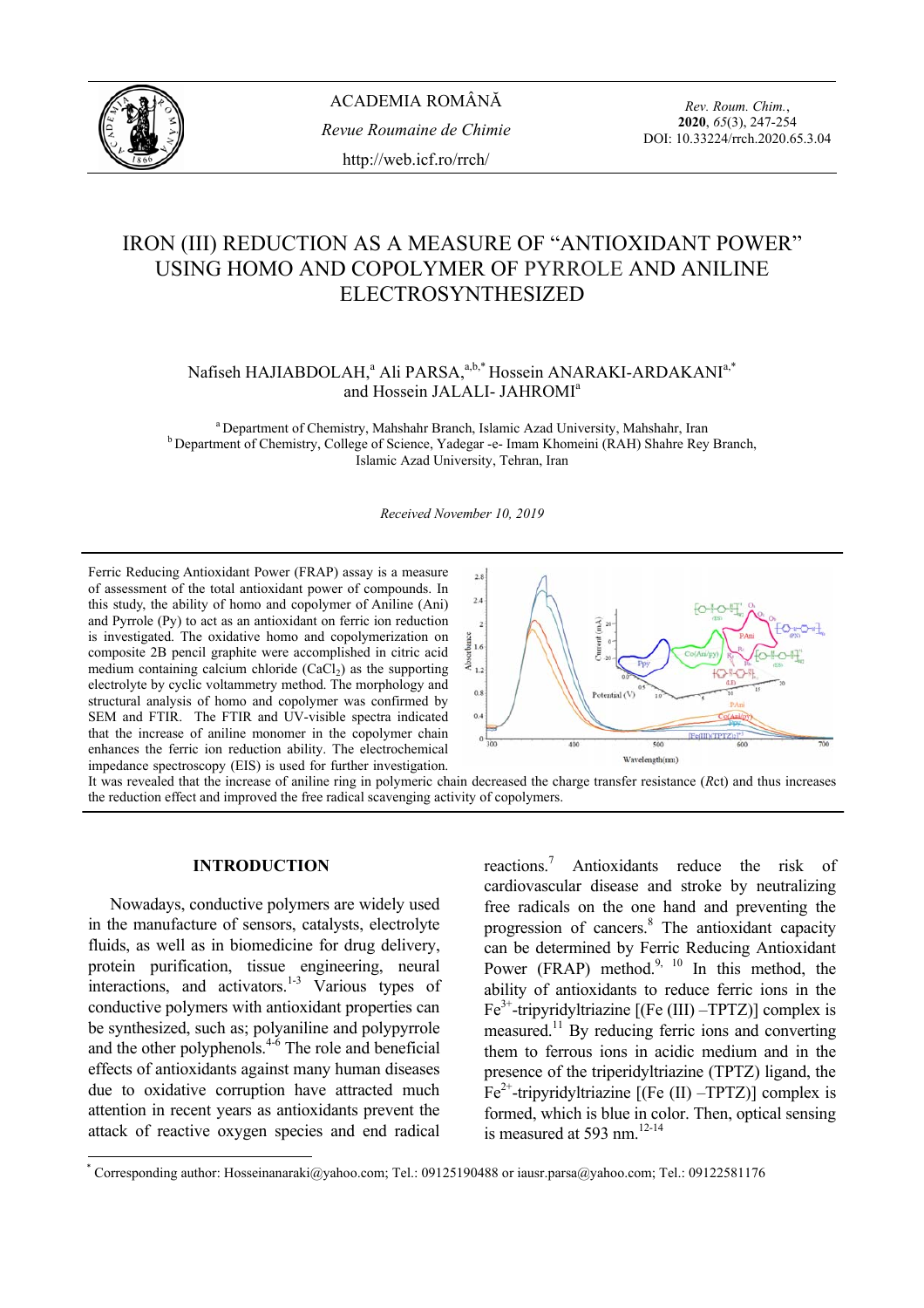In this study, electrosynthesized homo and copolymer aniline/pyrrole in 1 M citric acid containing calcium chloride  $(CaCl<sub>2</sub>)$  has been studied. Then, using the UV-Vis apparatus, the antioxidant effect of homo and copolymer on ferric ion reduction at 593 nm was investigated. Also, electrochemical impedance spectroscopy (EIS) was used to quantitatively and qualitatively study electrochemical processes in conductive polymer films and to justify their antioxidant properties.

## **EXPERIMENTAL**

#### **Materials**

Anilline (sigma chemicals, USA) was purified by distillation under a nitrogen atmosphere at reduced pressure. The resulting colorless liquid was kept in the dark at 5 C°. Pyrrole (py) (Merk, Germany) was vacuum distilled before use calcium chloride (CaCl2), citric acid (C6H8O7) and 2, 4, 6- tripyridyl – s– triazine) (TPTZ) were of analytical grade and used as received. Potassium ferricyanide ( $K_3[Fe(CN)_6]$ ) and ferrocyanide ( $K_4[Fe(CN)_6]$ ) ( Shanghani No.1 Reagent Factory , China) were used as received. All aqueous soloution were freshly prepared using ultra – pure water from Milli – Q plus (Millipore Corp., USA).

#### **Equipment**

The Potentiostat and Galvanostat (Ivium Technologies, Netherlands), made by the Netherlands, has been used to electrosynthesis and characterization electrochemical impedance spectroscopy (EIS) measurements. Electrochemical studies were performed on a conventional three-electrode custommade cell. The three-electrode cell consists of working electrode (2B pencil composite graphite, 1.8 mm diameter) (Staedtler Lumograph, Germany) and Pt electrode as counter electrode against Ag /AgCl electrode as reference electrode have been used in electrochemical synthesis. The structural analysis and characterization purposes were determined by fourier transform infrared (FTIR) spectroscopy system 2000 (TENSOR 27, Bruker) and UV–visible spectrophotometer V-500 (JASCO, Japan). China's SEM (Scanning Electron Microscopy) model KYKY-EM3200 was used to elucidate the morphology of the homo and copolymer of Ani and Py.

### **Procedure**

The oxidative homo and copolymerization of Ani and Py on the surface of composite 2B pencil graphite was performed using 10 ml solution containing 50 mM monomers, 1 M citric acid and 0.5 M calcium chloride by sequentially sweeping the potential between – 0.4 and +1.2 V vs., scan rate 100 mV/s<sup>-1</sup>, under OFN atmosphere and at  $25 \pm 2$  °C.

The FRAP fresh working solution was prepared by mixing 25 mL acetate buffer (300 mM acetate buffer at pH 3.6), 2.5 mL TPTZ solution (10 mM TPTZ solution in 40 mM HCl) and 2.5 mL FeCl<sub>3</sub>.6H<sub>2</sub>O solution (20 mM) and then warmed at 37 °C before using. 10 mg of homo and copolymer were allowed to react with 5 mL of the FRAP solution for 30 min in

the dark condition. Reading the colored solution (ferrous tripyridyltriazine complex) was then taken at 593 nm.

The EIS of homo and copolymer films in 1 M citric acid containing 0.001 M  $K_4[Fe(CN)_6]$  and  $K_3[Fe(CN)_6]$  was performed using the following parameters: amplitude of 0.01 V; frequency range of 100 Hz to100000 Hz, potential range: 0.5 V.

### **RESULTS AND DISCUSSION**

# **Electrochemical synthesis of homo and Copolymer of Aniline and Pyrrole**

Fig. 1a shows cyclic voltammogram of 50 mM aniline in 1 molar citric acid containing 0.5 M calcium chloride on the working electrode (composite 2B pencil graphite) at the potential range of -0.4 to 1.2 V and scan rate of 100 mV/s. Three pairs of redox peaks were observed at a potential range of -0.2 to 1 V. The first pair of redox peak in the range of -0.2 to 0.3 V  $(O_a/R_a)$  is related to conversion of leucoemeraldine (LE) to emeraldine salt (ES). The second pair above of the potential range of 0.6 V  $(O_b/R_b)$  is due to ES oxidation to PN (pernigraniline). Pair of redox peaks in the range of 0.3 to 0.6 V ( $O_c/R_c$ ) is attribute to the degradation of hydroquinone products to quinones.<sup>15-19</sup>

Fig. 1b shows an electrosynthesis cyclic voltammogram of 50 mM Py in 1 M citric acid containing 0.5 M calcium chloride on the working electrode at the potential range of -0.4 to 1.2 V and a scan rate of 100 mV/s. Due to the easier oxidation of the pyrrole monomer and the easier formation of its cation radical, the PPy synthesis peak shifts to more negative potentials.19,20 In the PPy synthesis voltammogram, in the forward scan, a configuration state was observed which disappeared on the reverse scan; it was reported that the peak is related to the impurities of the composite bed.<sup>21, 22</sup>

Fig. 1c shows electro-copolymerization cyclic voltammogram of 50 mM Py and Ani in 1 M citric acid containing 0.5 M calcium chloride on the working electrode at the potential range of -0.4 to  $1.2$  V and scan rate of 100 mV/s. In the first step, the relative rate of copolymer formation depends on the type and potential of oxidation of each monomer, material, and appearance of the electrode. In the next step, the reaction of the radical cations binding to each other occurs in order to form a copolymer.<sup>23-25</sup>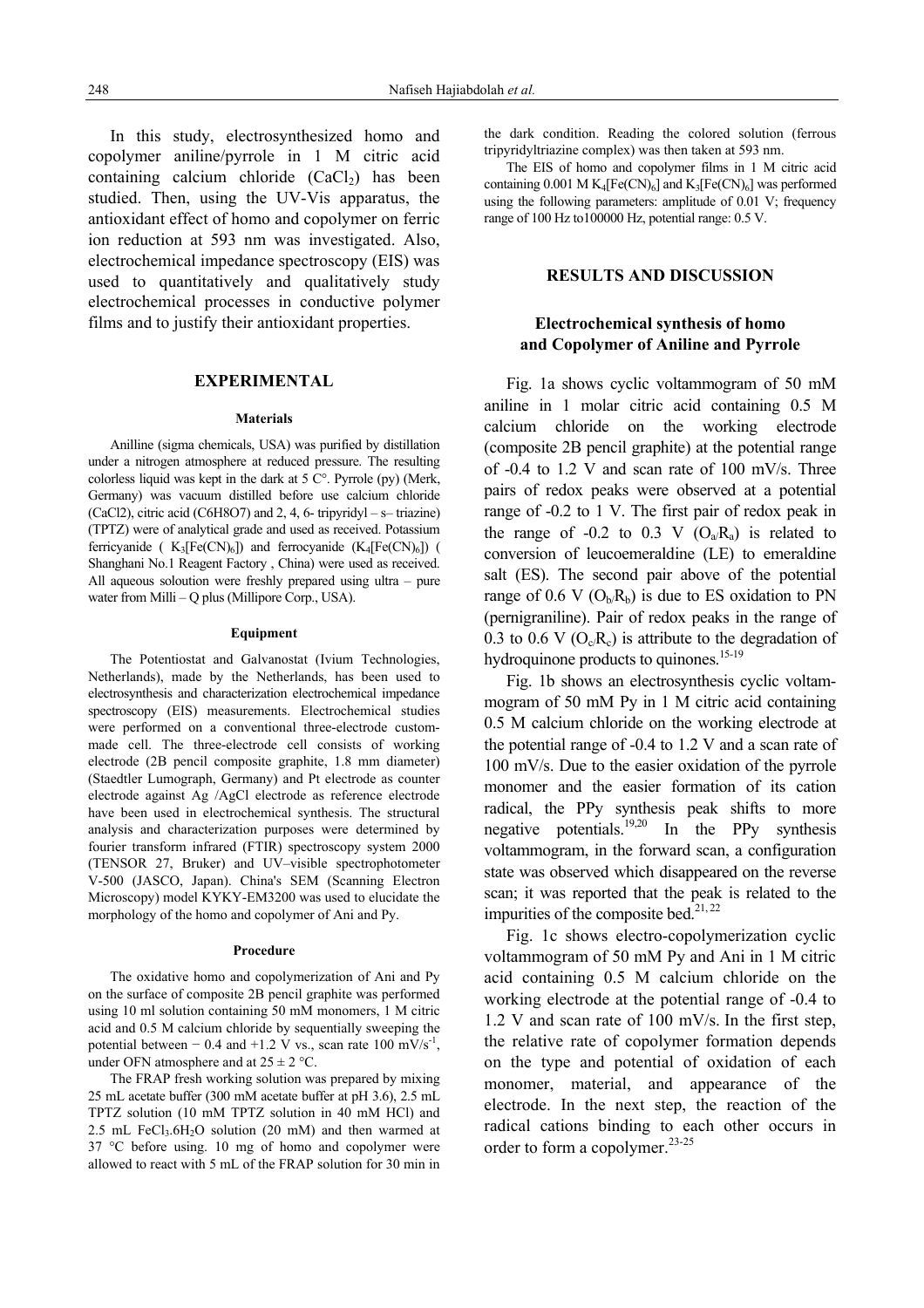

Fig. 1 – The schematic of cyclic voltammograms obtained during electrosynthesis of a) PAni, b) PPy, c) Poly(Ani-*co*-Py) in 1 M citric acid containing 0.5 M CaCl<sub>2</sub>. The potential is cycled between -0.4 to 1.2 V at a scan rate of 100 mV/s.

### **Structural analysis**

Fig. 2a shows baseline corrected FTIR spectra of PAni electrosynthesized. The presence of two bands in the range of 1654 and 1567  $\text{cm}^{-1}$  are related to C-C stretching vibration of quinoid (Q) and benzenoid (B) rings, respectively, while the absorption band at 1496  $cm<sup>-1</sup>$  attribute to C-N stretching vibration of ES configurations state of PAni. The in-of-plane and outof-plane CH bending vibration band of the aromatic rings appear in the absorption band of 1154 to 1009 cm-1, respectively.26

Fig. 2b shows the FT-IR spectrum of PPy electrosynthesized. The stretching vibration band C-C and C-N in the PPy ring structure appear at the range of  $1532 \text{ cm}^{-1}$  and  $1407 \text{ cm}^{-1}$ , respectively. The emergence of absorption band in the range of  $1203$  cm<sup>-1</sup> is attributed to the vibration deformation band of in-plane C-H and N-H. The absorption bands at around  $1100$  to  $1254$  cm<sup>-1</sup> is related to the high vibration of the PPy ring. The absorption bands in the range of  $1038 \text{ cm}^{-1}$ , 820 cm<sup>-1</sup>, and 601 cm-1 are related to out-of-plane of, C–H bending vibrations of the aromatic rings, C-H ring deformation and C-H vibrations of PPy ring, respectively. In areas of 678 cm<sup>-1</sup>, it was observed that absorption band is related to flexural C-C deformation of PPy ring. $^{20}$ 

Fig. 2c shows the FT-IR spectrum of Poly(Ani*co*-Py) electrosynthesized. The spectrum of copolymer indicates that presence of monomers of Ani and Py in its formation. The absorption bands at 1206 and 1299  $cm^{-1}$  indicate that on the presence of PAni, and the absorption bands bands in the range of  $1544 \text{ cm}^{-1}$  and  $1034 \text{ cm}^{-1}$  are related to stretching vibrational bands of  $C = C$  and C-H that demonstrate the presence of PPy. The band at

912  $cm^{-1}$  can be attributed to out-of plane C–H of the PPy aromatic ring. The C-N stretching band is observed at  $1250 \text{ cm}^{-1}$  wavelength, although in this research it's observed in a lower wavelength of 1206 cm<sup>-1</sup>.<sup>24</sup>

### **Morphology analysis**

The SEM images of homo and copolymer Ani and Py electrosynthesized in the presence of calcium chloride as supporting electrolyte are different to each other.<sup>27</sup> Fig. 3 shows the SEM image of the PAni electrosynthesized from 50 mM Ani in 1 M citric acid containing 0.5 M calcium chloride. The SEM image obtained from PAni electrosynthesized on the working electrode shows a dense mass-shaped morphology.

Fig. 4 shows the SEM image of the PPy electrosynthesized from 50 mM Py in 1 M citric acid containing 0.5 M calcium chloride. The SEM image of the PPy shows cluster morphology. The EDX analysis results indicate that amount of carbon (C) and nitrogen (N) are 55.08 and 13.17%, respectively. These results are in good agreement with the calculated value in polymer, which is (C) 61.35% and (N) 15.90%.28

Fig. 5 shows the SEM image of Poly(Ani-*co*-Py) electrosynthesized from 50 mM Ani and 50 mM Py in 1 M citric acid containing 0.5 M calcium chloride. The SEM image of Poly(Ani-*co*-Py) electrosynthesized on the working electrode shows a granular and rough morphology. The results of EDX analysis from Poly(Ani-*co*-Py) electrosynthesized in the presence of CaCl<sub>2</sub> for carbon (C) and nitrogen (N) are  $90.16$ and 1.33%, respectively. These results are in good agreement with the calculated value in polymer, which are 93.66% (C) and 1.76% (N), respectively.<sup>28</sup>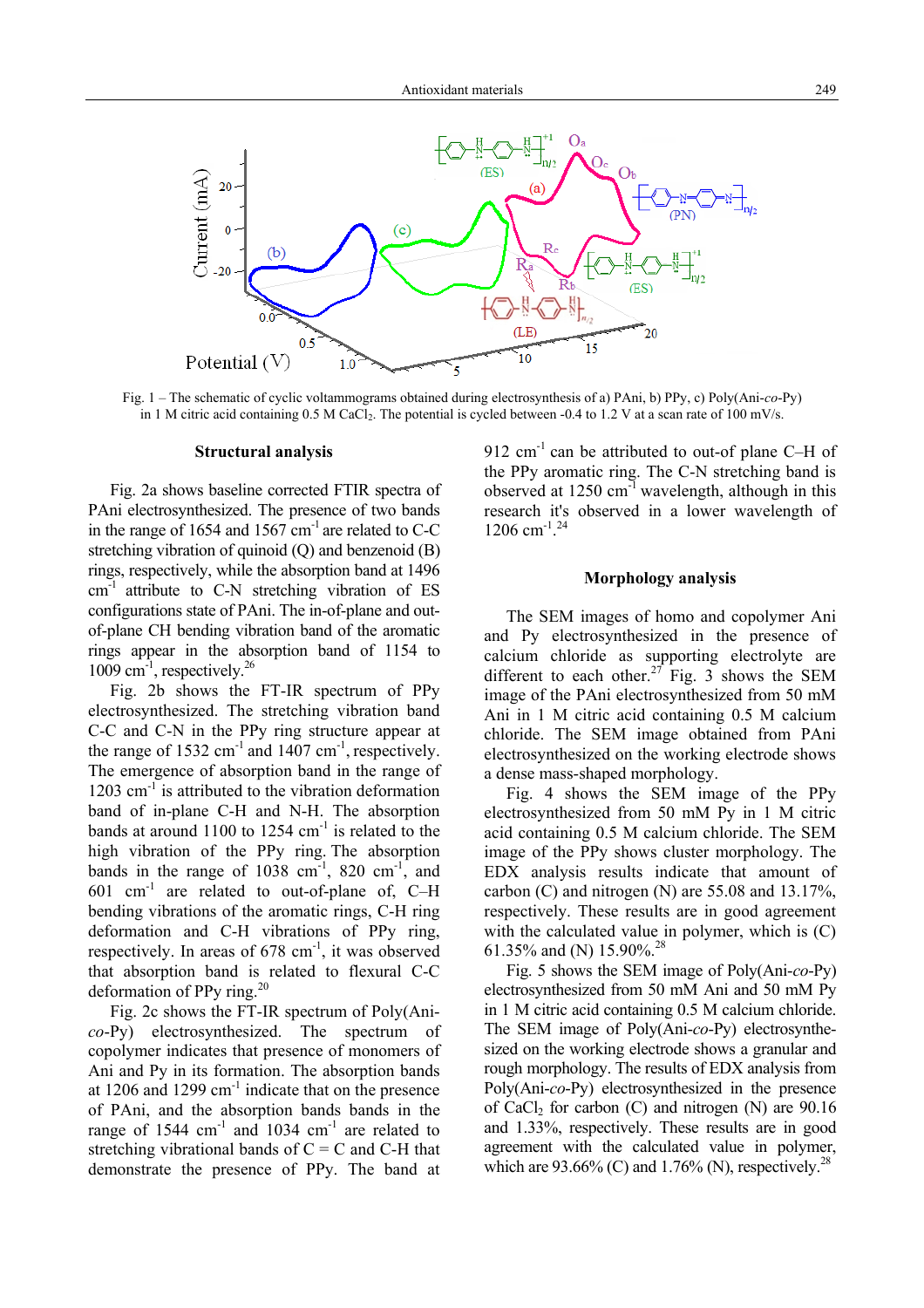





Fig. 3 – The SEM image of electropolymerization of 50 mM Ani solution in 1 M citric acid containing 0.5 M calcium chloride on composite graphite.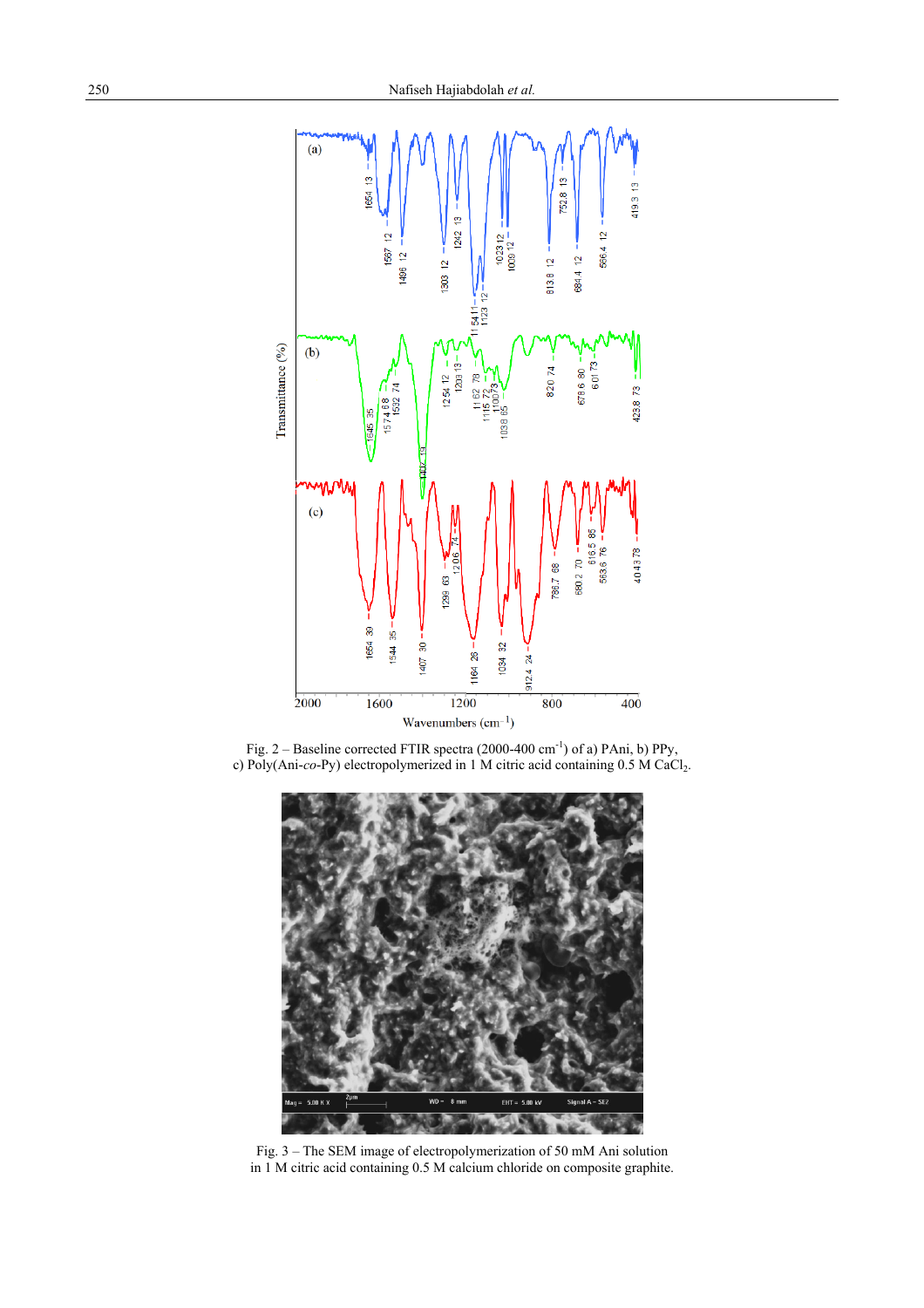

Fig. 4 – The SEM image of electropolymerization of 50 mM PPy solution in 1 citric acid containing 0.5 M calcium chloride on composite graphite.



Fig. 5 – The SEM images of copolymerization of 50 mM Ani solution and 50 mM Py solution in 1 M citric acid containing 0.5 M calcium chloride on composite graphite.

## **Ferric ion reduction**

In this research, spectrophotometry has been used to measure fast iron ions. Since Fe ion absorption is very small in spectroscopy, a colored complex is made of it that has a significant absorption in the UV-visible range compared to Fe ion and has high sensitivity in measuring iron ions.<sup>29</sup>

Fig. 6 shows the UV-visible spectrum of 10 ml of the 0.001 molar Fe (III)-TPTZ, exposed to 0.01 g of (a) PAni, (b) PPy and (c) Poly(Ani-*co*-Py) for 30 min. The difference in absorption intensity indicates the ability of the polymer to transfer electrons to the  $Fe^{+3}$ -TPTZ complex, which indicates the more ability of the polymer to transfer electrons and consequently the formation of a  $Fe^{+2}$ -TPTZ blue complex with higher absorption intensity. In other words, the concentration of the  $Fe<sup>+2</sup>-TPTZ$  complex increases and as a result, the absorption intensity increases, and thus the concentration of the  $Fe^{+3}$ -TPTZ complex decreases.<sup>7,30</sup> Fig. 6d shows the UV-visible spectrum of the  $Fe<sup>+3</sup>$ -TPTZ complex without being exposed to homo and copolymer. The absorption intensity, due to the transferring power of electron homo and copolymer Ani and Py electrosensitized increases by converting Fe (III) to Fe (II). Spectra: (a) The greater effect of PAni on electron release with the highest absorbance  $(0.54)$ ; (b) the less effective impact of Poly(Ani-*co*-Py) on release of electron as compared to PAni and the greater effect of copolymer on release of electron in comparison with PPy; and c) the lesser effect of a PPy on release of electrons with a minimum absorption intensity (0.33) in a 593 nm wavelength. These results indicate the ability of the polymer to reduce Fe (III) and the formation of a complex of Fe (II) with the TPTZ ligand.

### **Electrochemical impedance spectroscopy**

The Nyquist spectroscopic impedance curve of modified electrode with: (a) PAni, (b) PPy; and c) Poly(Ani-*co*-Py) in 0.001 molar (Fe (CN)  $_{6}$ ]<sup>-3/-4</sup>) solution at Eapp 0.5 V and frequency range used was from 100 to 100,000 Hz are shown in Fig. 7.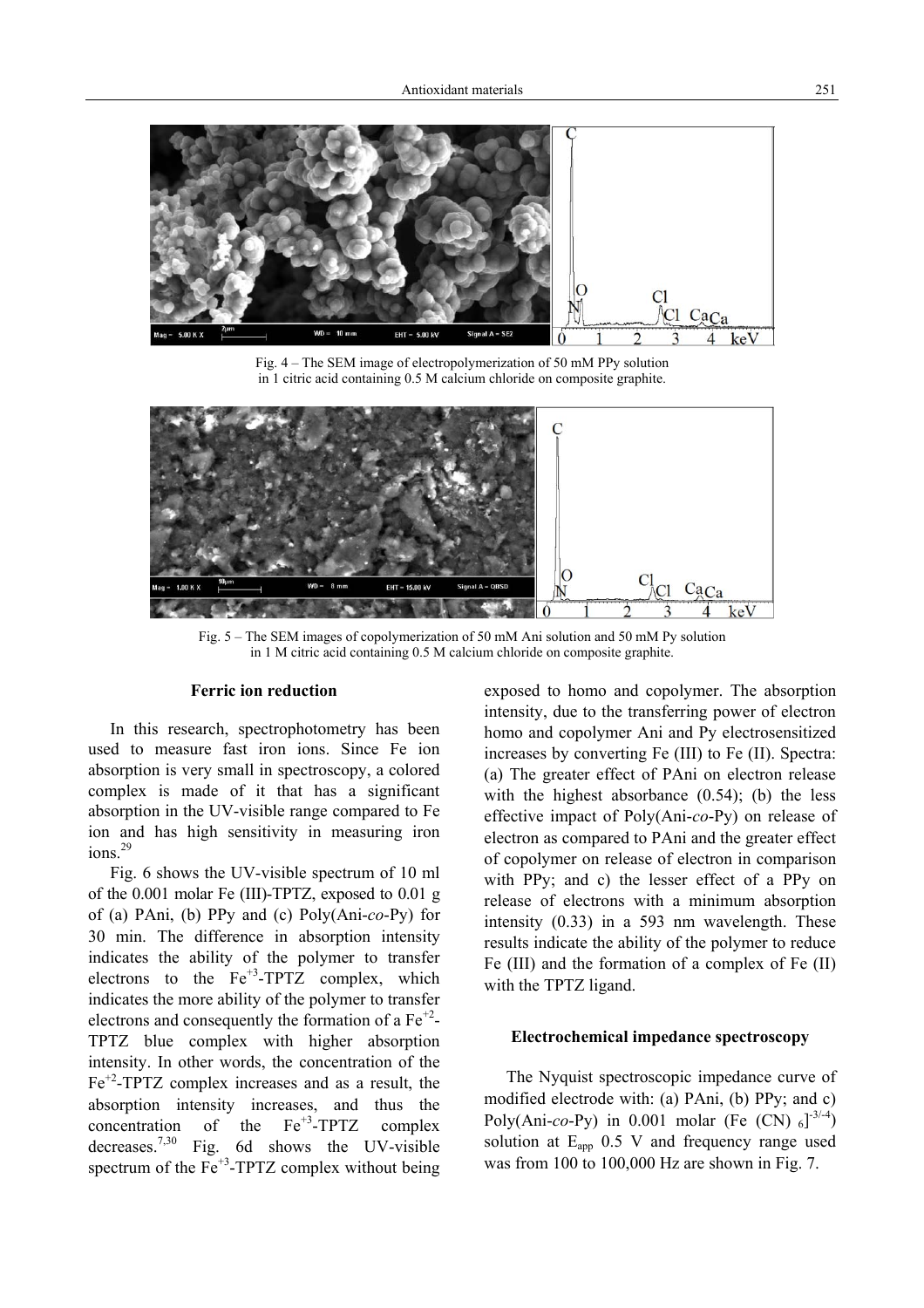

Fig. 6 – UV-vis spectra of 0.001 M complex Fe<sup>+3</sup> in 1 M citric acid after 30 min exposure to 0.01 g from: a) PAni, b) Poly(Ani-*co*-Py), c) PPy, electropolymerized. d) Absorbance of  $Fe^{+3}$  Ion in the absence of homo and copolymer is 0.16.



Fig. 7 – Nyquist plots of modified electrode with: a) PAni, b) PPy, c) Poly(Ani-*co*-Py) in 0.001 M potassium ferric and Ferro cyanide ([Fe  $(CN)_{6}$ ]<sup>3/-4</sup>) solution at E<sub>app</sub> 0.5 V. The ac potential amplitude was 10 mV and frequency range used was from 100 KHZ to 100Hz.

As shown in Fig. 7a and b, the further increase of the observed current in the graphite electrode modified with PAni reduces the charge transfer resistance (11 ohms), and the decrease in the observed current in the graphite electrode modified with PPy increases the charge transfer resistance (15.6 ohms). This is due to the fact that the lesser the charge transfer resistance for the polymer, the higher the charge transfer, resulting in easier redox transfers for the conductive polymer. As the Warburg impedance (Zw) is low at the surface of the double layer, the penetration phenomenon is better at the electrode surface and there could be a better charge transfer.<sup>31, 32</sup> Thus, the Warburg impedance obtained in the test for a graphite electrode modified with PAni 56  $[1/\Omega \text{ sqrt (Hz)}]$ , PPy 99 [1/Ω sqrt (Hz)] and Poly(Ani-*co*-Py) 75  $[1/\Omega$  sqrt (Hz)], confirms the better penetration of Fe ions into the surface of the electrode modified with PAni, as compared to that modified with PPy. N represents the degree of surface roughness of the modified electrode, where the more porous and thicker it is, the lesser the electron transfer from the polymer surface. The numbers obtained in the table refer to the smoother surface of the PAni and hence the better electron transfer.<sup>33, 34</sup>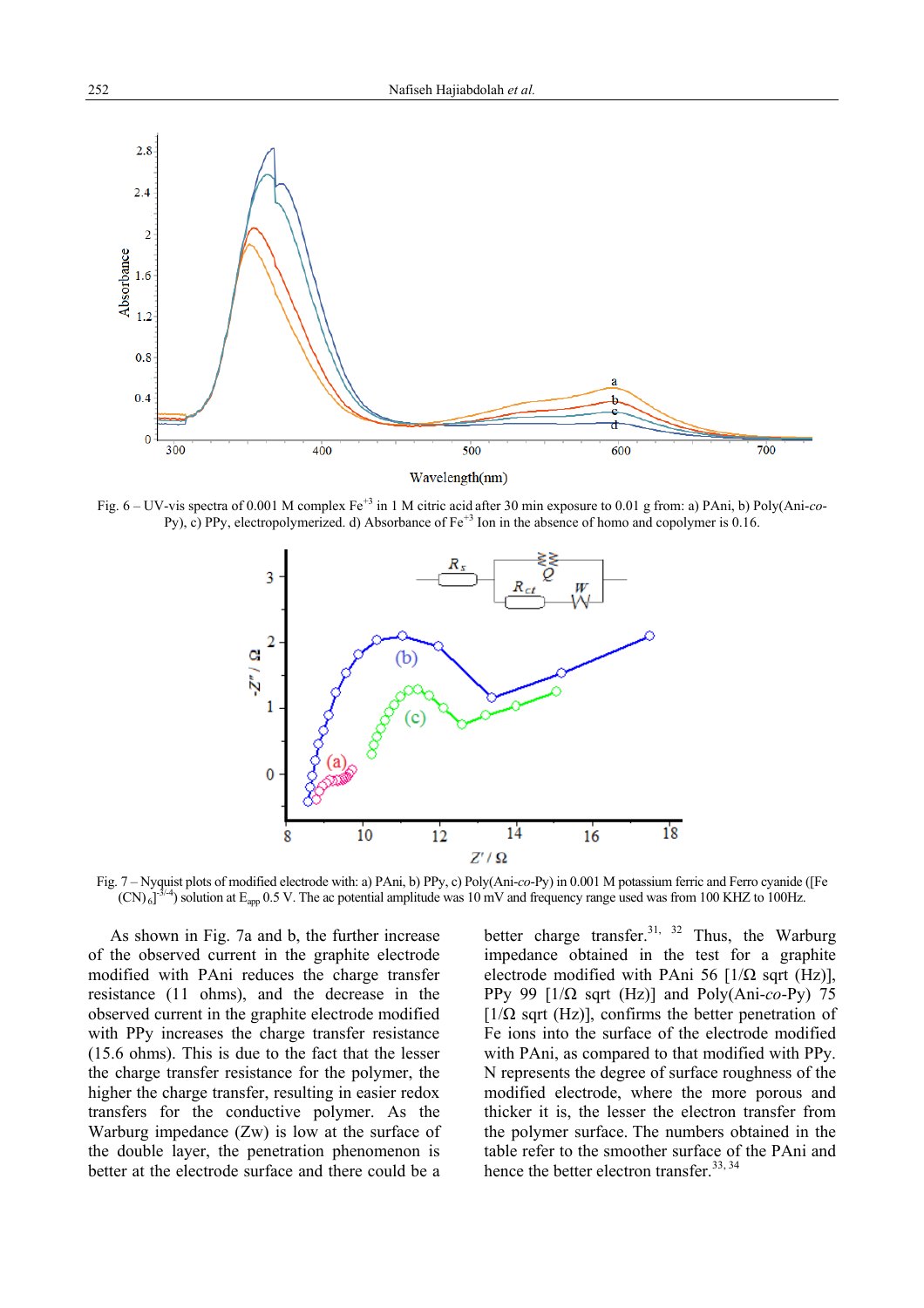*Table 1*

| The best fitted values of Randles' equivalent circulate elements simulated<br>from impedance data for homo and copolymer of Ani and py films |                   |                      |                                 |                      |                      |
|----------------------------------------------------------------------------------------------------------------------------------------------|-------------------|----------------------|---------------------------------|----------------------|----------------------|
| Element                                                                                                                                      | $R_{(s)}(\Omega)$ | $R_{(ct)}(\Omega)$   | $W(1/\Omega \text{ sqrt (Hz)})$ | O(F)                 | N                    |
| PAni                                                                                                                                         | 8.4               | $1.1 \times 10^{1}$  | $5.6 \times 10^{1}$             | $2.1 \times 10^{-3}$ | $3.5 \times 10^{-1}$ |
| PP <sub>V</sub>                                                                                                                              | 8.3               | $1.56 \times 10^{1}$ | $9.9\times10^{1}$               | $9.2 \times 10^{-6}$ | $6.1\times10^{-1}$   |
| Poly Ani/py                                                                                                                                  | 10.1              | $1.38\times10^{1}$   | $7.5 \times 10^{1}$             | $8.2\times10^{-6}$   | $5.1 \times 10^{-1}$ |

Another important parameter in EIS is the double layer capacity that is formed on the electrode/electrolyte surface and has an electron exchange feature. According to the calculations, the double layer (Q) capacity of graphite electrode modified with PAni is more electrically charged with more electron exchange and the double layer capacity of the graphite electrode modified with PPy is the least and has less electron exchange.<sup>25, 34, 35</sup>

### **CONCLUSION**

Result has shown that homo and copolymer of aniline and pyrrole electrosynthesized in citric acid in the presence of  $CaCl<sub>2</sub>$  have significant antioxidant activity via ferric ion reduction. The structural analysis by FT-IR confirms the formation of homo and copolymer of aniline and pyrrole. The UV-vis spectra demonstrate the antioxidant properties of copolymer whenever the intense blue-colored is developed at the absorption maximum of 593 nm by reduction of  $[Fe^{+3}\text{-}TPTZ]$ complex to  $[Fe^{+2}$-TPTZ]$ . In addition, biologists have used  $Fe^{+3}$ -TPTZ complex as a measure of the antioxidant effect of compounds known as ferric reducing antioxidant power (FRAP). The more absorbance amount indicate that on the greater the antioxidant effect. Reduction of Fe (III) to Fe (II) using homo and copolymer aniline and pyrrole was not only investigated, but, according biotechnology researchers, it can be concluded that homo and copolymer aniline and pyrrole have a good antioxidant effect. Additionally, EIS studies show the polymer's ability to charge transfer. The results showed a high sensitivity of electrosynthesized homo and copolymer of aniline and pyrrole proportional to Fe content.

*Acknowledgment:* The authors of the paper thank direct financial and spiritual support provided by the head of the University and deputy of research and technology of Mahshahr Branch and Yadegar Imam Khomeini Shahre Rey branch of Islamic Azad University, sincerely.

### **REFERENCES**

- 1. G. Anantha-Iyengar, K. Shanmugasundaram, M. Nallal, K.-P. Lee, M. J. Whitcombe, D. Lakshmi and G. Sai-Anand, *Prog. Polym. Sci.*, **2019**, *88*, 1-129.
- 2. G. Wang, Y. Yu, H. Liu, C. Gong, S. Wen, X. Wang and Z. Tu, *Fuel Process. Technol.*, **2018**, *179*, 203-228.
- 3. A. A. Mohamad, *Solar Energy*, **2019**, *190*, 434-452.
- 4. P. A. Kilmartin, M. Gizdavic-Nikolaidis, Z. Zujovic, J. Travas-Sejdic, G. A. Bowmaker and R. P. Cooney, *Synth. Met.*, **2005**, *153*, 153-156.
- 5. D. Granato, F. Shahidi, R. Wrolstad, P. Kilmartin, L. D. Melton, F. J. Hidalgo, K. Miyashita, J. v. Camp, C. Alasalvar, A. B. Ismail, S. Elmore, G. G. Birch, D. Charalampopoulos, S. B. Astley, R. Pegg, P. Zhou and P. Finglas, *Food Chem.*, **2018**, *264*, 471-475.
- 6. A. V. Nand, S. Swift, B. Uy and P. A. Kilmartin, *J. Food Eng.*, **2013**, *116*, 422-429.
- 7. K. I. Berker, K. Güçlü, İ. Tor and R. Apak, *Talanta*, **2007**, *72*, 1157-1165.
- 8. A. M. Jones, A. S. Kinsela, R. N. Collins and T. D. Waite, *J. Hazard. Mater.*, **2016**, *320*, 143-149.
- 9. K. Lokesh, M. Venkataranganna, G. G. Raj, H .Patil and H. Dave, *J. Trace Elem. Med Biol.*, **2018**, *45*, 114-124.
- 10. K. M. Naji, F. H. Thamer, A. A. Numan, E. M. Dauqan, Y. M. Alshaibi and M. R. D'Souza, *Heliyon*, **2020**, *6*, e03162.
- 11. A. Jones, S. Pravadali-Cekic, G. R. Dennis, R. Bashir, P. J. Mahon and R. A. Shalliker, *Anal. Chim. Acta*, **2017**, *967*, 93-101.
- 12. I. F. Benzie and J. J. Strain, *Anal. Biochem.*, **1996**, *239*, 70-76.
- 13. T. Suktham, A. Jones, A. Soliven, G. R. Dennis and R. A. Shalliker, *Microchem. J.*, **2019**, *149*, 104046.
- 14. B. L. Sprague and J .G. McNally, *Trends Cell Biol.*, **2005**, *15*, 84-91.
- 15. H. Baniasadi, A. Ramazani S.A, S. Mashayekhan and F. Ghaderinezhad, *Synth. Met.*, **2014**, *196*, 199-205.
- 16. C. Basavaraja, W. J. Kim, Y. D. Kim and D. S. Huh, *Mater. Lett.*, **2011**, *65*, 3120-3123.
- 17. N. Sahiner and S. Demirci, *React. Funct. Polym.*, **2016**, *105*, 60-65.
- 18. A. Parsa and S. A. Salout, *J. Electroanal. Chem.*, **2016**, *760*, 113-118.
- 19. K. M. Govindaraju and V. C. A. Prakash, *Colloid Surface A*, **2015**, *465*, 11-19.
- 20. L. Hostert, G. de Alvarenga, M. Vidotti and L. F. Marchesi, *J. Electroanal. Chem.*, **2016**, *774*, 31-35.
- 21. H. Yuvaraj, M. H. Woo, E. J. Park, Y. T. Jeong and K. T. Lim, *Eur. Polym. J.*, **2008**, *44*, 637-644.
- 22. S. Radhakrishnan and S. Paul, *Sensors and Actuators B: Chemical*, **2007**, *125*, 60-65.